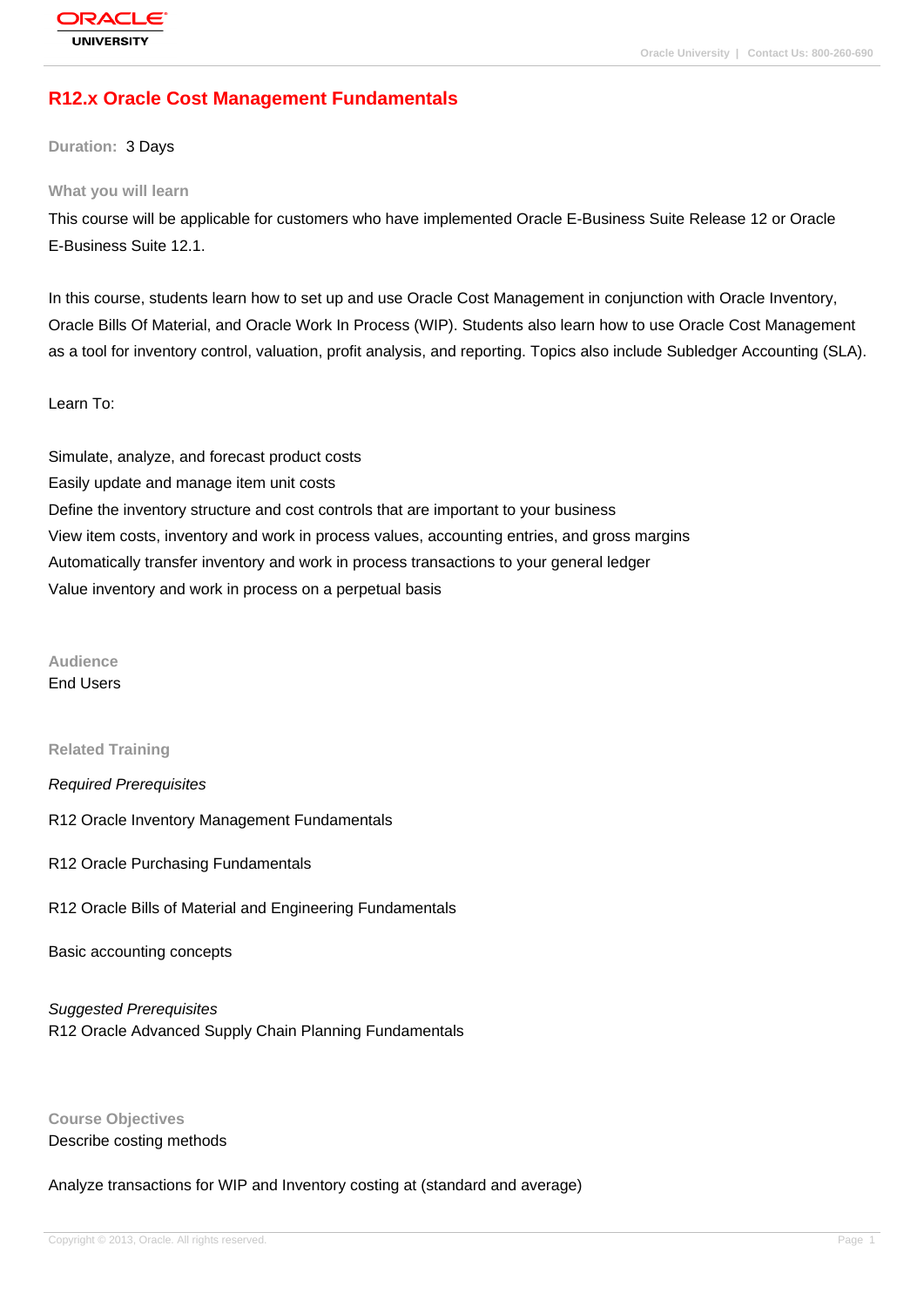## Establish cost controls

Maintain standard costs on a periodic basis

#### **Course Topics**

#### **Overview of Oracle Cost Management**

Using Oracle Cost Management Role of Cost Management Understanding Costing Methods Performing Inventory Control and Valuation Analyzing Profits Management Reporting Budgeting and Planning Oracle Cost Management Integration

## **Overview of Setup and Implementation of Oracle Cost Management**

Setting Up in Other Applications Setting Up in Oracle General Ledger Setting Up in Oracle Work in Process Setting Up in Oracle Inventory Setting Up in Oracle Purchasing Setting Up in Oracle Bills of Material Setting Up in Oracle Cost Management

#### **Setting Up in Oracle Cost Management**

Setting Up Profile Options Setting Up Cost Types Copying Costs Setting Up Activities and Activity Costs Defining Project Cost Groups Understanding Cost Elements Setting Up Subelements Understanding Landed Cost Management

#### **Describing Cost Controls**

Describing General Ledger Cost Controls Inter-organization Transfers with Multiple Set of Books Describing Organizational Cost Controls Organization-Level Default and System Accounts Defining Inter-organization Transfer Information Describing Financial Cost Controls Describing WIP Controls for Costing and WIP Parameters Receiving Options and Controls

#### **Item Costing**

Selecting an Item-Cost Type Association Defining Item Costs Viewing Item Costs Describing Elemental Costs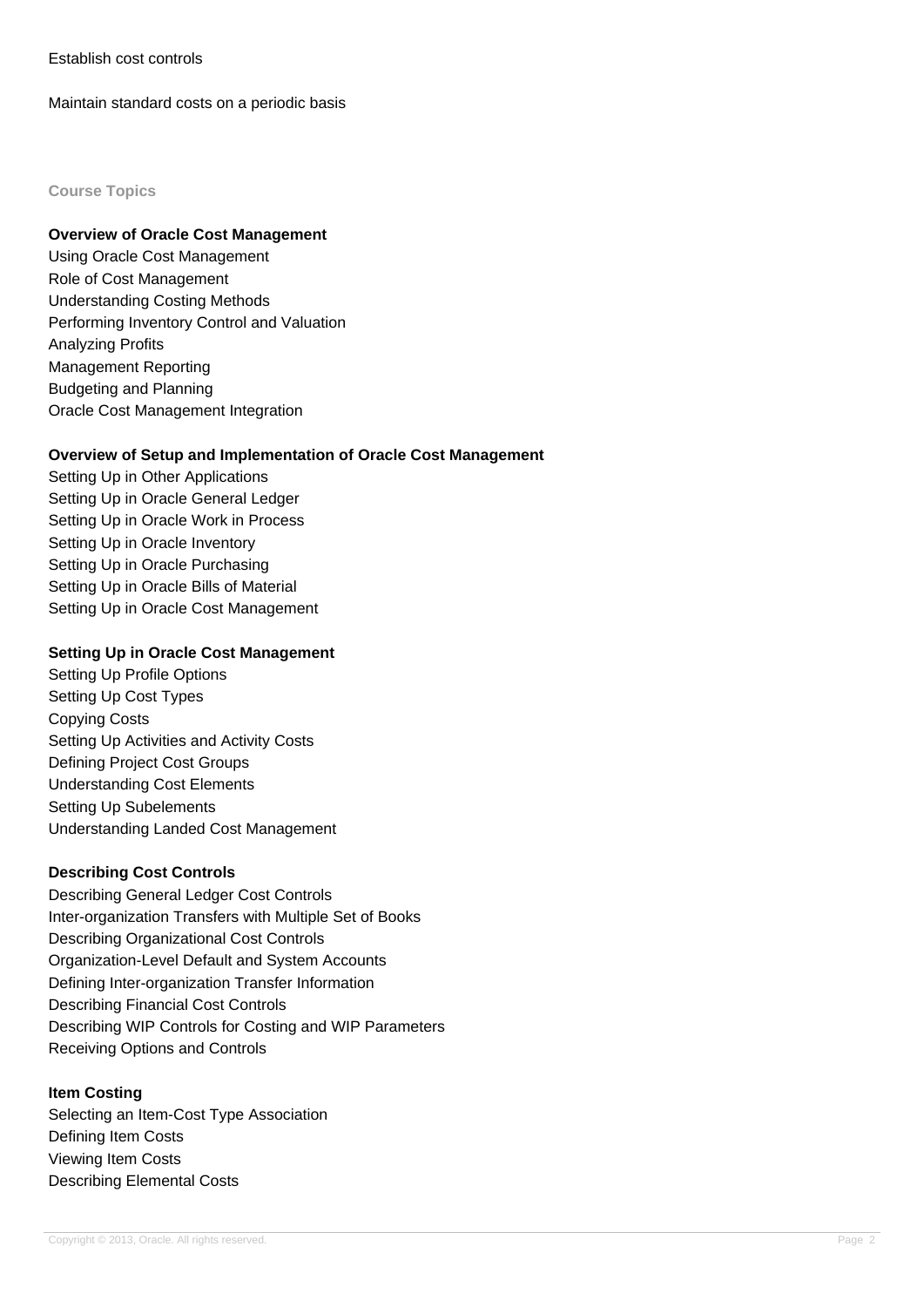Phantom Costing Mass Editing Item Accounts and Cost Information Viewing Material and WIP Transaction Distributions Resubmitting Transactions for Costing

## **Defining Resource and Overhead Costs**

Defining BOM Parameters Defining Resource Costs and Overheads Defining Departments and Associating Resources Associating Overheads With Departments and Resources Defining Routings Defining Bills of Material

# **Standard Costing**

Overview of Standard Costing Understanding the WIP Transactions Cost Flow Setting Up Standard Costing Setting Up Standard Costing for Manufacturing Reporting Pending Adjustments Running a Supply Chain Cost Rollup Updating Standard Costs Understanding Standard Cost Transactions

# **Average Costing**

Overview of Average Costing Setting Up Average Costing Understanding Average Costing Flows Updating Average Costs Viewing Item Cost History Information Understanding Average Cost Variances Average Cost Transactions

## **Analyzing WIP Transactions**

Overview of Analyzing WIP Transactions Viewing Job and Schedule Values Online Reporting and Analyzing WIP Values

## **Period Close for Inventory Organizations**

Cost Accounting at Period Close Overview Viewing Pending Transactions Transfer Options Closing the Period in Inventory Posting to the General Ledger Reconciling Perpetual Inventory to GL Client Extensions

# **Periodic Costing**

Major Features of Periodic Costing Understanding Periodic Average Costing Business Value of Periodic Average Costing Understanding Periodic Incremental LIFO Costing Business Value of Periodic Incremental LIFO Costing